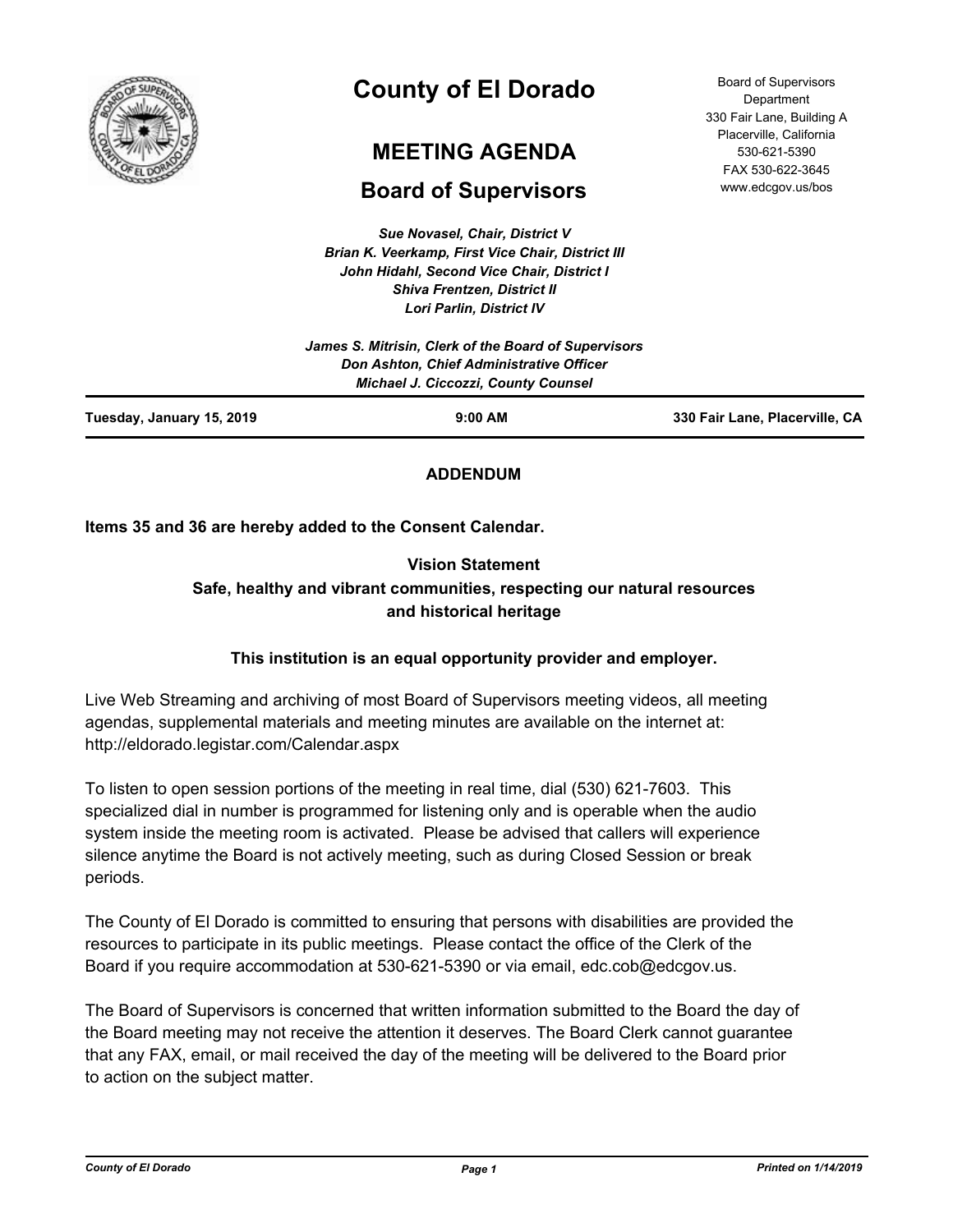The Board meets simultaneously as the Board of Supervisors and the Board of Directors of the Air Quality Management District, In-Home Supportive Services, Public Housing Authority, Redevelopment Agency and other Special Districts.

For Purposes of the Brown Act § 54954.2 (a), the numbered items on this Agenda give a brief description of each item of business to be transacted or discussed. Recommendations of the staff, as shown, do not prevent the Board from taking other action.

Materials related to an item on this Agenda submitted to the Board of Supervisors after distribution of the agenda packet are available for inspection during normal business hours in the public viewing packet located in Building A, 330 Fair Lane, Placerville or in the Board Clerk's Office located at the same address. Such documents are also available on the Board of Supervisors' Meeting Agenda webpage subject to staff's ability to post the documents before the meeting.

#### **PROTOCOLS FOR PUBLIC COMMENT**

Public comment will be received at designated periods as called by the Board Chair.

Public comment on items scheduled for Closed Session will be received before the Board recesses to Closed Session.

Except with the consent of the Board, individuals shall be allowed to speak to an item only once.

On December 5, 2017 the Board adopted the following protocol relative to public comment periods:

Time for public input will be provided at every Board of Supervisors meeting. Individuals will have three minutes to address the Board. Individuals authorized by organizations will have three minutes to present organizational positions and perspectives and may request additional time, up to five minutes. At the discretion of the Board, time to speak by any individual may be modified.

A total of 20 minutes will be allocated for public comment during Open Forum and for each agenda item to be discussed. Public comment on certain agenda items designated and approved by the Board may be treated differently with specific time limits per speaker or a limit on the total amount of time designated for public comment. It is the intent of the Board that quasi-judicial matters have additional flexibility depending upon the nature of the issue.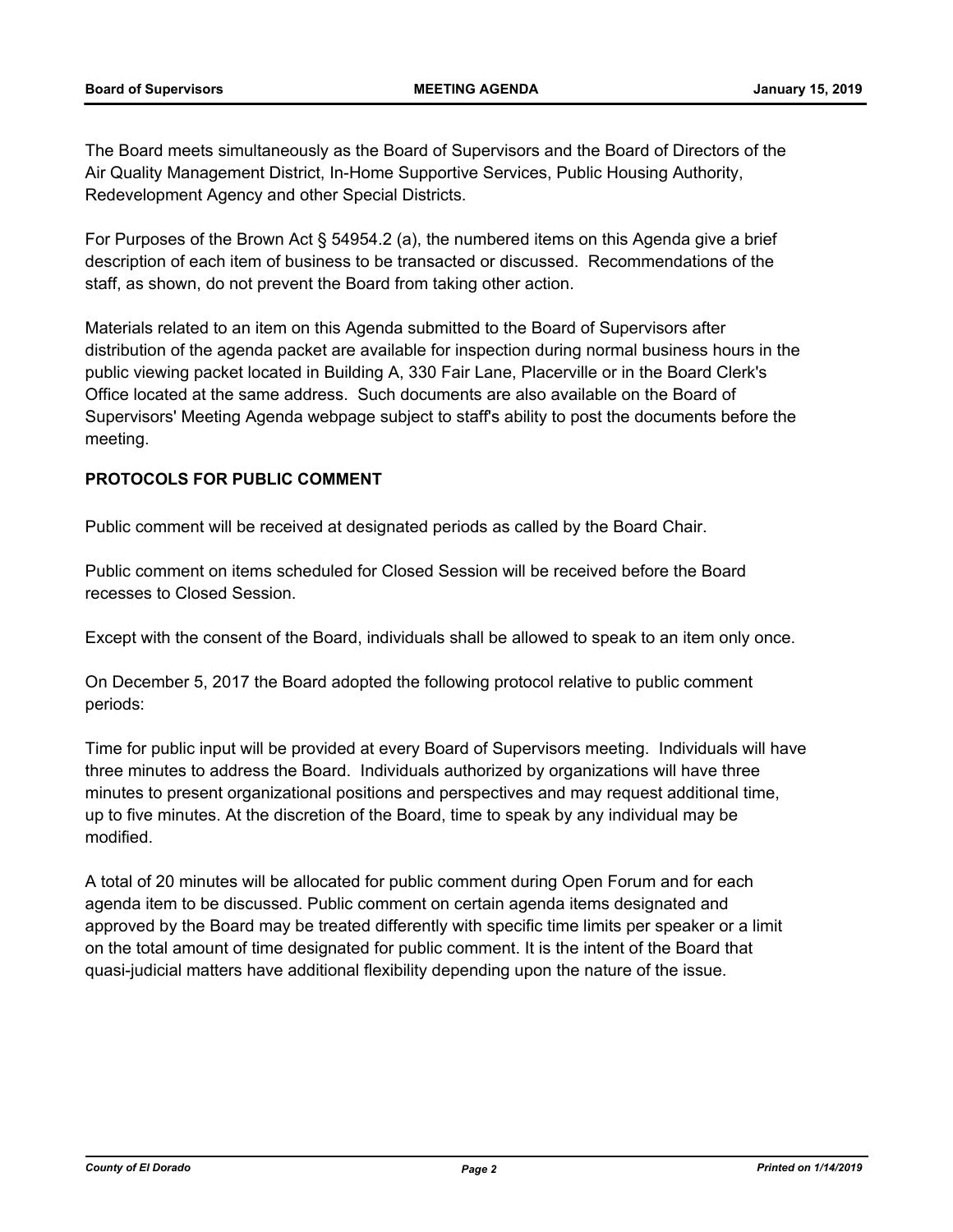Individual Board members may ask clarifying questions but will not engage in substantive dialogue with persons providing input to the Board.

If a person providing input to the Board creates a disruption by refusing to follow Board guidelines, the Chair of the Board may take the following actions.

Step 1. Request the person adhere to Board guidelines. If the person refuses, the Chair may ask the Clerk to turn off the speaker's microphone.

Step 2. If the disruption continues, the Chair may order a recess of the Board meeting.

Step 3. If the disruption continues, the Chair may order the removal of the person from the Board meeting.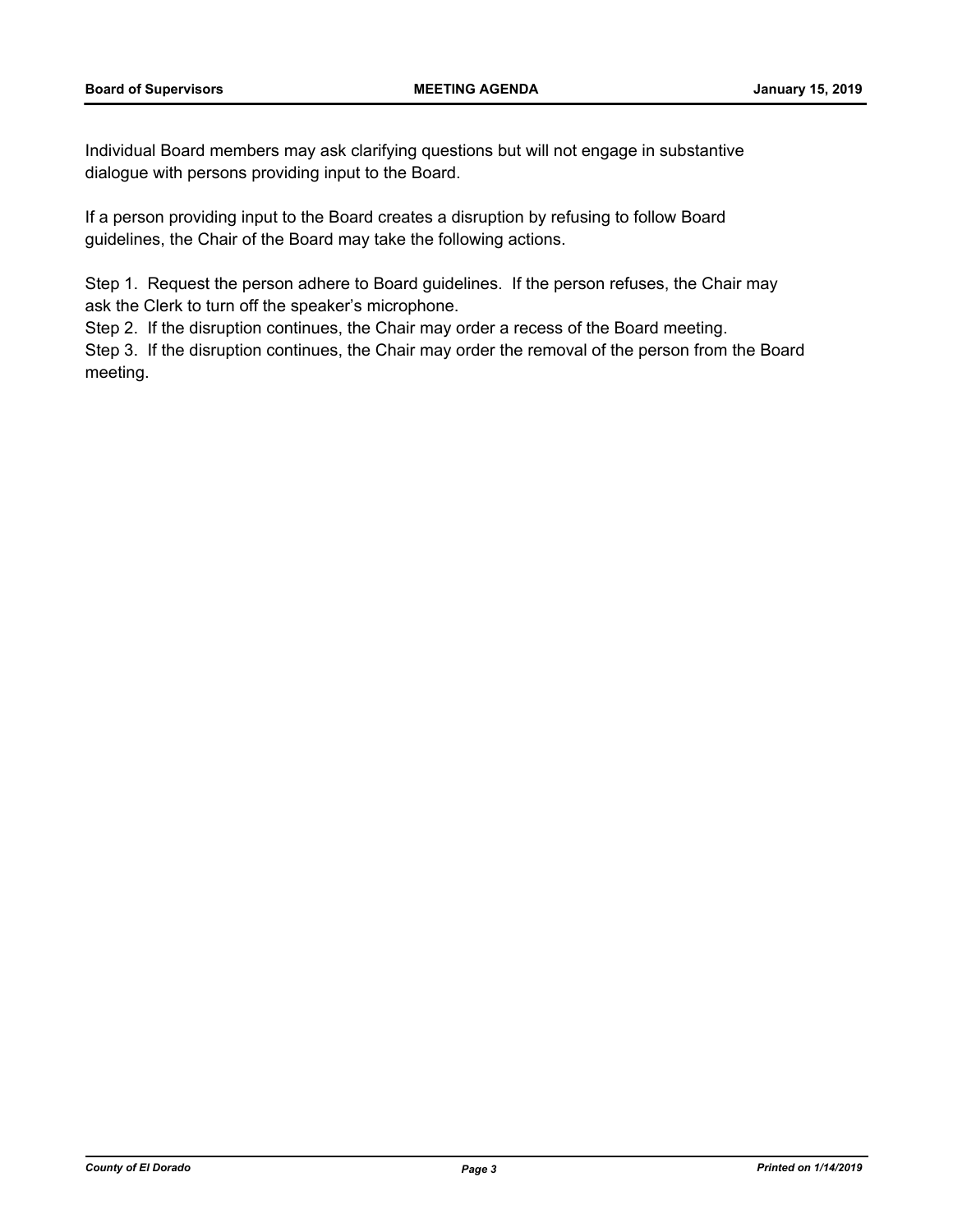#### **9:00 A.M. - CALL TO ORDER**

#### **INVOCATION AND PLEDGE OF ALLEGIANCE TO THE FLAG**

#### **ADOPTION OF THE AGENDA AND APPROVAL OF CONSENT CALENDAR**

The Board may make any necessary additions, deletions or corrections to the agenda including moving items to or from the Consent Calendar and adopt the agenda and the Consent Calendar with one single vote. A Board member may request an item be removed from the Consent Calendar for discussion and separate Board action. At the appropriate time as called by the Board Chair, members of the public may make a comment on matters on the Consent Calendar prior to Board action.

#### **OPEN FORUM**

Open Forum is an opportunity for members of the public to address the Board of Supervisors on subject matter that is not on their meeting agenda and within their jurisdiction. Public comments during Open Forum are limited to three minutes per person. Individuals authorized by organizations will have three minutes to present organizational positions and perspectives and may request additional time, up to five minutes. The total amount of time reserved for Open Forum is 20 Minutes.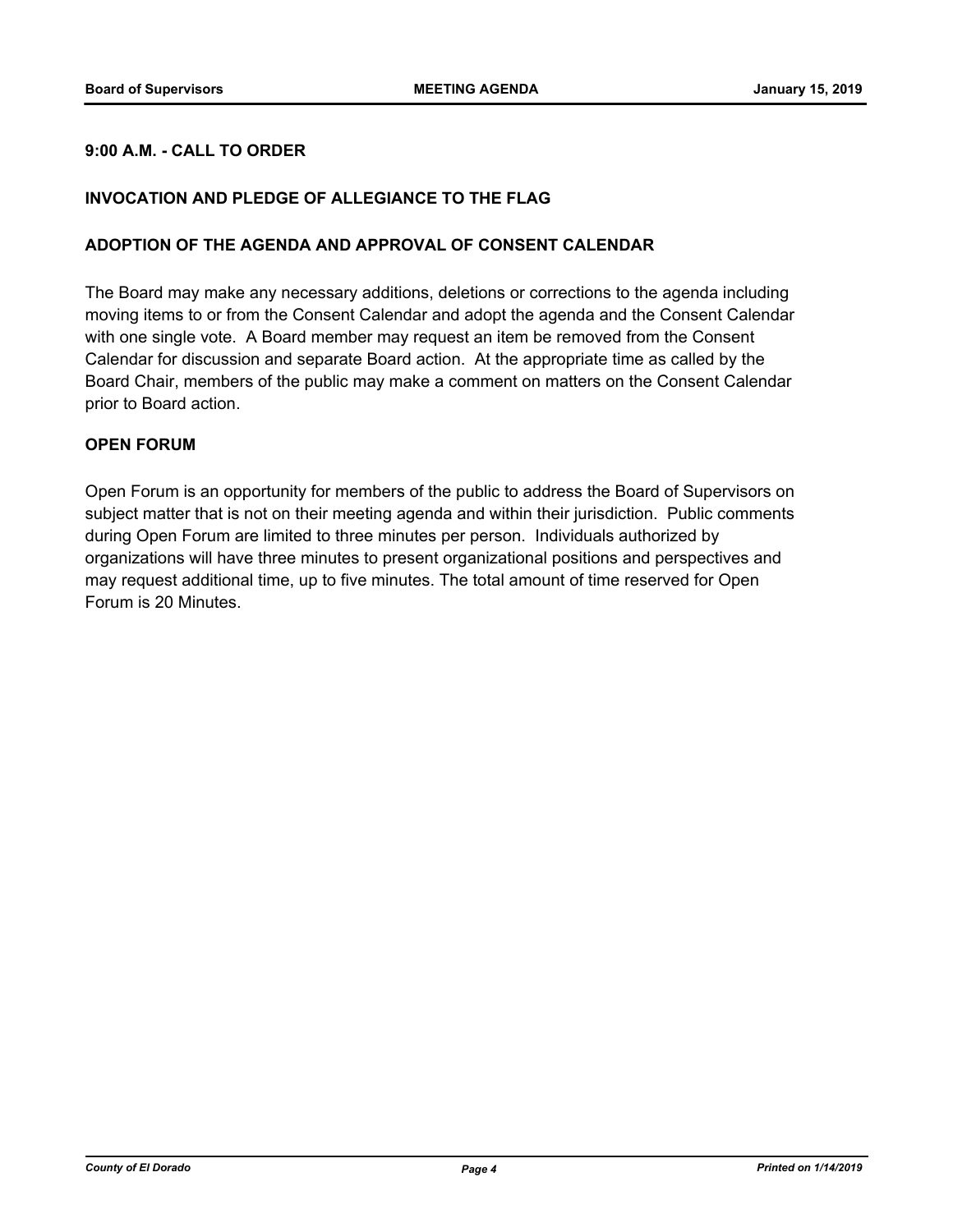#### **CONSENT CALENDAR**

**1.** [19-0064](http://eldorado.legistar.com/gateway.aspx?m=l&id=/matter.aspx?key=25385) Clerk of the Board recommending the Board approve the Minutes from the regular meeting of the Board on January 8, 2019.

#### **GENERAL GOVERNMENT - CONSENT ITEMS**

- **2.** [16-0305](http://eldorado.legistar.com/gateway.aspx?m=l&id=/matter.aspx?key=20961) Chief Administrative Office recommending the Board find that a state of emergency continues to exist in El Dorado County as a result of unprecedented tree mortality due to drought conditions and related bark beetle infestations. (Cont. 1/8/18, Item 9)
- **3.** [19-0018](http://eldorado.legistar.com/gateway.aspx?m=l&id=/matter.aspx?key=25339) Chief Administrative Office, Facilities Division and the Sheriff's Office, recommending the Board approve the following: 1) Award Bid 19-425-027 for the purchase of Office Furniture for the new Public Safety Facility to the low qualified bidder, Miles Treaster Associates of Sacramento, CA; 2) Authorize the Purchasing Agent to issue a purchase contract in the amount of \$775,264 to MTA of Sacramento, CA for a one-time purchase following Board approval; and 3) Authorize the Purchasing Agent to increase the purchase contract on an as-needed basis during the awarded period as long as funding is available within the requesting department's budget.

**FUNDING:** Public Safety Facility - USDA Loan (General Fund).

**4.** [18-1409](http://eldorado.legistar.com/gateway.aspx?m=l&id=/matter.aspx?key=24761) Chief Administrative Office, Procurement and Contracts Division, recommending the Board approve the following:

> 1) Find that it is more economical and feasible to perform these services with an independent contractor pursuant to section 3.13.030 of the County Ordinance, as the nature of the work involves temporary or occasional services; and

> 2) Authorize the Purchasing Agent, or designee, to execute Amendment IV to Agreement for Services 316-S1611 (FENIX 598) with Mother Lode Van & Storage, LLC to increase the compensation of said Agreement by \$100,000 for a revised total not-to-exceed amount of \$600,000, amend the rate schedule, and extend the contract for an additional year through January 31, 2020.

**FUNDING:** General Fund (USDA loan).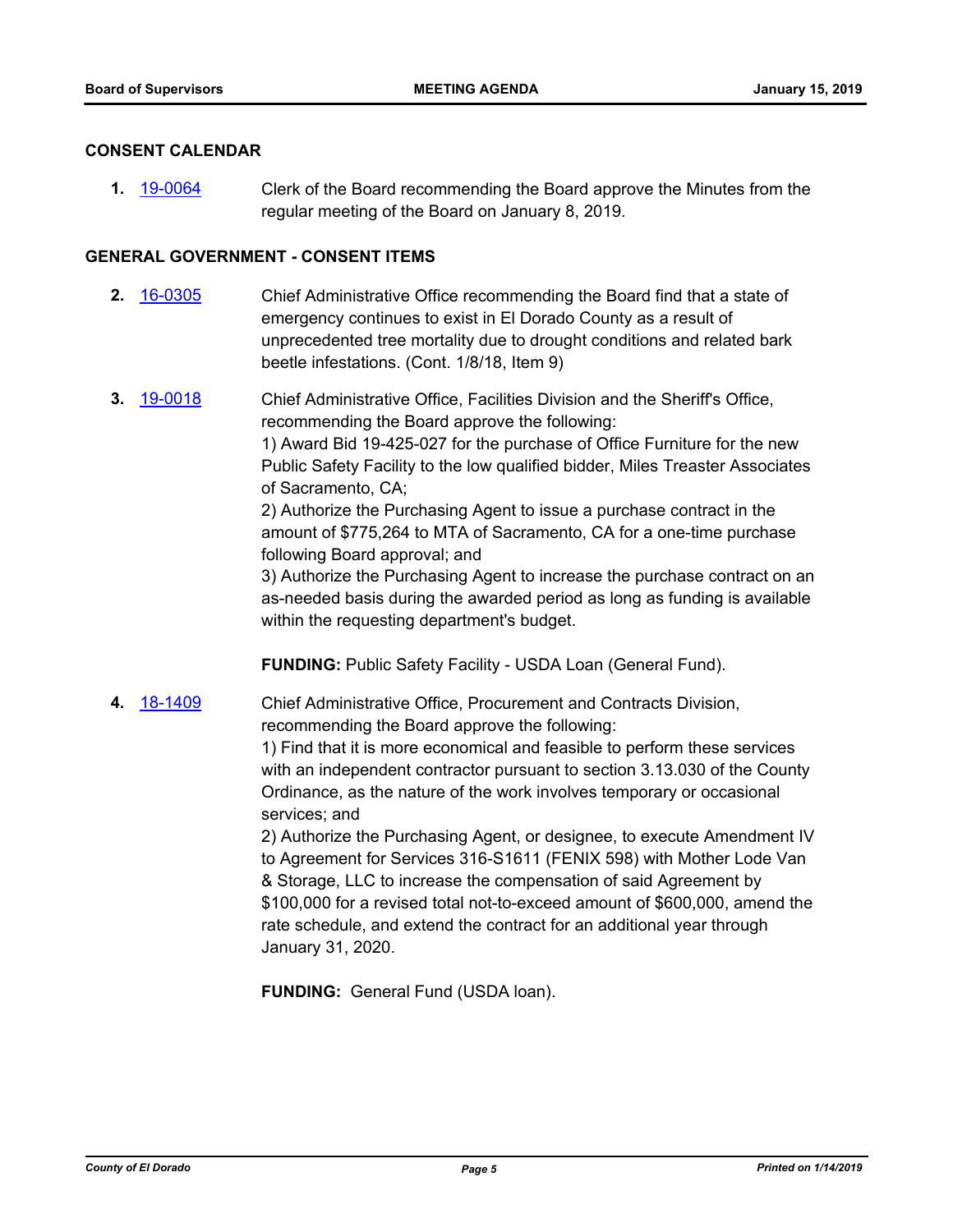**5.** [18-1899](http://eldorado.legistar.com/gateway.aspx?m=l&id=/matter.aspx?key=25249) Chief Administrative Office, Procurement and Contracts Division, recommending the Board of Supervisors: 1) Find and declare that the donation of a surplus vehicle, 1996 Ford Van (License 041851), will be used in a manner that is beneficial to the public good; and 2) Authorize the Purchasing Agent to execute the attached agreement for the donation of the surplus vehicle to Hangtown Haven, Inc. of Placerville, CA., an organization exempt from taxation pursuant to Section 501(c)(3) of the Internal Revenue Code.

#### **FUNDING:** N/A

**6.** [18-1932](http://eldorado.legistar.com/gateway.aspx?m=l&id=/matter.aspx?key=25282) Chief Administrative Office, Facilities Division and the Sheriff's Office recommending the Board approve the following: 1) Award Bid 19-425-028 for the purchase of Dispatch Center Consoles to the low qualified bidder, Watson Consoles, of Poulsbo, WA; 2) Authorize the Purchasing Agent to issue a purchase contract in the amount of \$160,028 to Watson Consoles for a one-time purchase following Board approval; and 3) Authorize the Purchasing Agent to increase the purchase contract on an as-needed basis during the awarded period as long as funding is available within the requesting department's budget.

**FUNDING:** Public Safety Facility USDA Loan - General Fund.

**7.** [19-0085](http://eldorado.legistar.com/gateway.aspx?m=l&id=/matter.aspx?key=25406) Supervisor Parlin recommending the Board:

1) Reappoint Elizabeth Ketelle as the District 4 Representative to the Library Commission for a 4-year term ending January 1, 2023; and 2) Appoint Lisbeth Powell as the District 4 Representative to the Commission on Aging for a 4-year term ending January 1, 2023.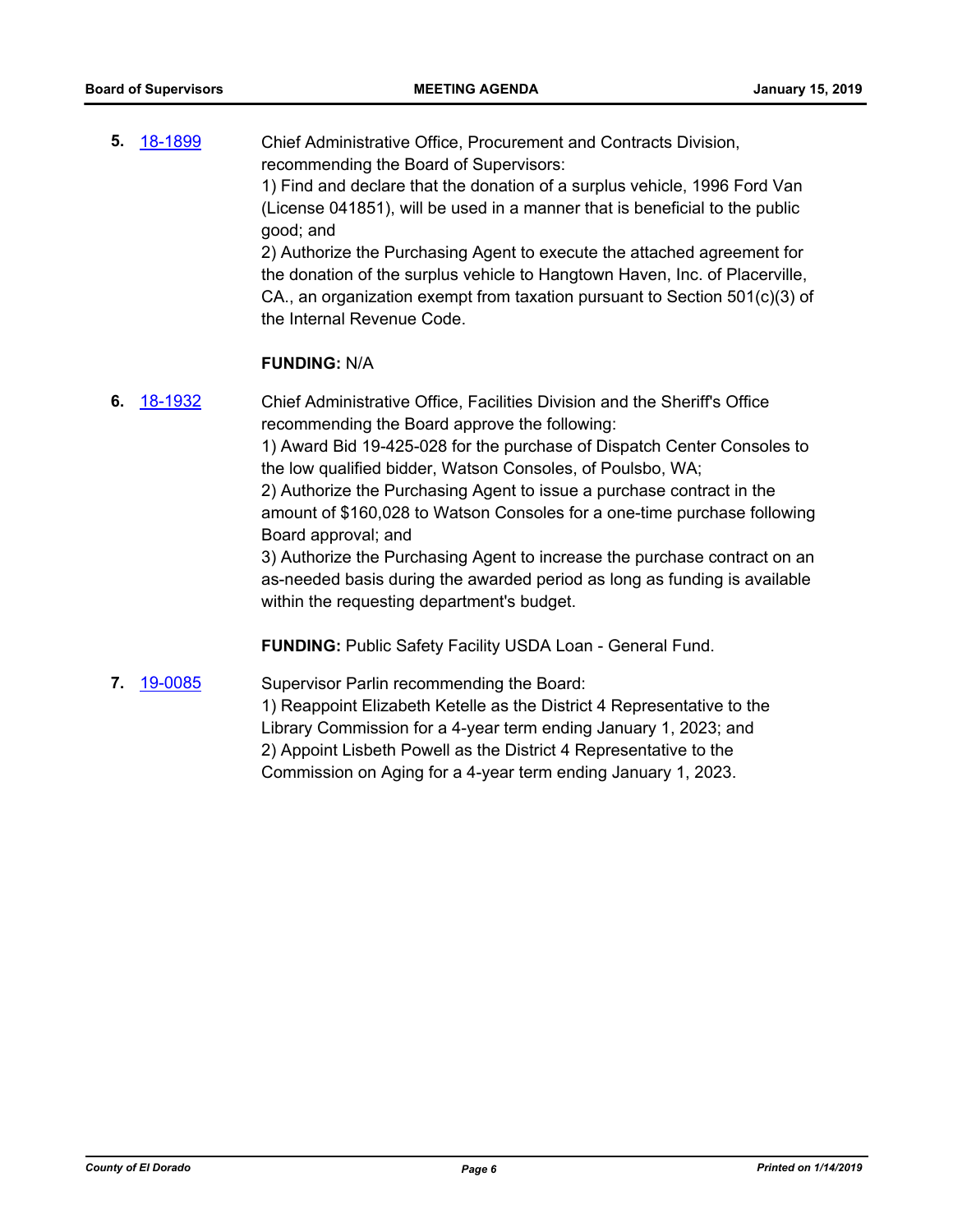#### **HEALTH AND HUMAN SERVICES - CONSENT ITEMS**

**8.** [19-0002](http://eldorado.legistar.com/gateway.aspx?m=l&id=/matter.aspx?key=25323) Health and Human Services Agency recommending the Board Approve the Final Passage (Second Reading) of Ordinance **5098**, repealing and replacing El Dorado County Ordinance 4188, Article VIII - "Veterans Affairs Commission" Sections 2.20.510 - 2.20.570, to reflect current practices of the Veterans Affairs Commission which was established in 1991. (Cont. 1/8/2019, Item 24)

#### **FUNDING:** N/A

**9.** [18-1847](http://eldorado.legistar.com/gateway.aspx?m=l&id=/matter.aspx?key=25197) Library Department recommending the Board: 1) Approve and Authorize the Chair to sign Agreement 3593 for library software license and maintenance services with Sirsi Corporation for a term of five years, ending January 2024, at a total cost of \$341,619.21; and 2) Terminate Agreement 178-S1411/350 upon approval of Agreement 3593.

**FUNDING:** General Fund and Library Taxes.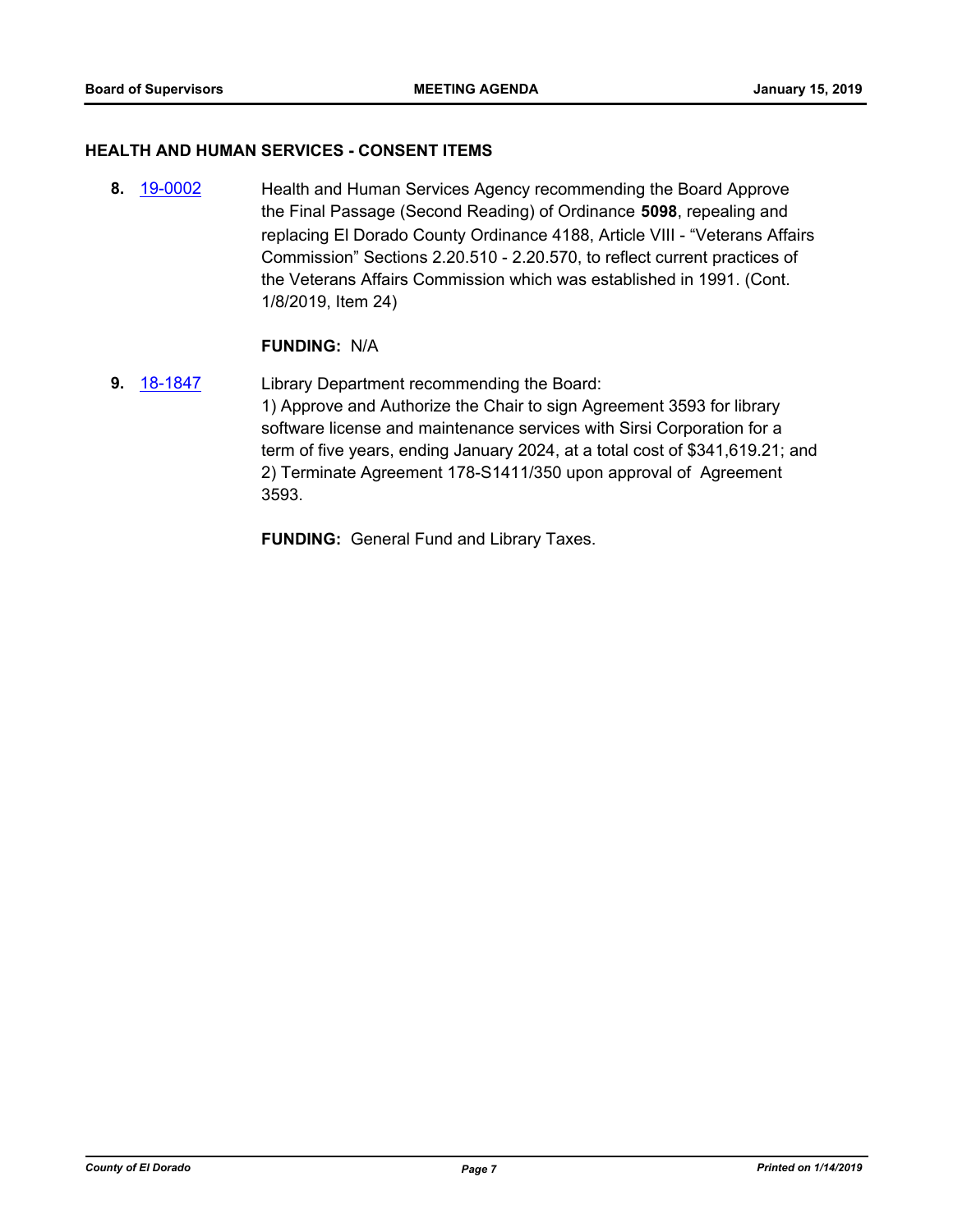#### **LAND USE AND DEVELOPMENT - CONSENT ITEMS**

**10.** [18-1924](http://eldorado.legistar.com/gateway.aspx?m=l&id=/matter.aspx?key=25274) Air Quality Management District (AQMD) recommending the Board, acting as the Board of Directors of the El Dorado County AQMD, approve and ratify the attached budget amendment reflecting final Fiscal Year 2017-18 fund balance number and related entries to balance AQMD's Carl Moyer Special Revenue fund, for inclusion in the Fiscal Year 2018-19 Adopted Budget, and made pursuant to the Fiscal Year 2018-19 Adopted Budget Resolution (209-2018). (4/5 vote required) **FUNDING:** Carl Moyer Memorial Air Quality Standards Attainment Program (Carl Moyer) funds. **11.** [18-1908](http://eldorado.legistar.com/gateway.aspx?m=l&id=/matter.aspx?key=25258) Department of Transportation recommending the Board consider the following: 1) Approve and authorize the Chair to sign the Notice of Acceptance with Steelhead Constructors, Inc., for the Pony Express Trail Slipout Project, Contract PW 18-31214, CIP 78718/36102018, Contract 2726; and 2) Approve and authorize the Clerk of the Board to release the Payment and Performance Bonds to the Surety upon notification from the Department of Transportation, after the one-year guarantee period. **FUNDING:** Schedule A - Local and State discretionary funding initially (100%), with Department of Transportation staff working with the Federal Emergency Management Agency and the California Office of Emergency Services to obtain reimbursement. Schedule B - Road Fund / Discretionary funding. (Local, State, and Federal) **12.** [18-1927](http://eldorado.legistar.com/gateway.aspx?m=l&id=/matter.aspx?key=25277) Department of Transportation recommending the Board consider the following: 1) Accept the constructed improvements for the Green Valley Convenience Center Project as complete; 2) Reduce Performance Bond 41338627 from \$249,885.88 to \$24,988.59, which is ten percent of the total cost of the road improvements. This amount guarantees against any defective work, labor done, or defective materials furnished, which is to be released after one year if no claims are made; 3) Hold Laborer and Materialmens Bond 41338627 in the amount of \$249,885.88 for six (6) months to guarantee payments to persons furnishing labor, materials, or equipment; and 4) Authorize the Clerk of the Board to release the aforementioned bonds after the required time periods upon written request from the Department of Transportation.

**FUNDING:** Developer Funded.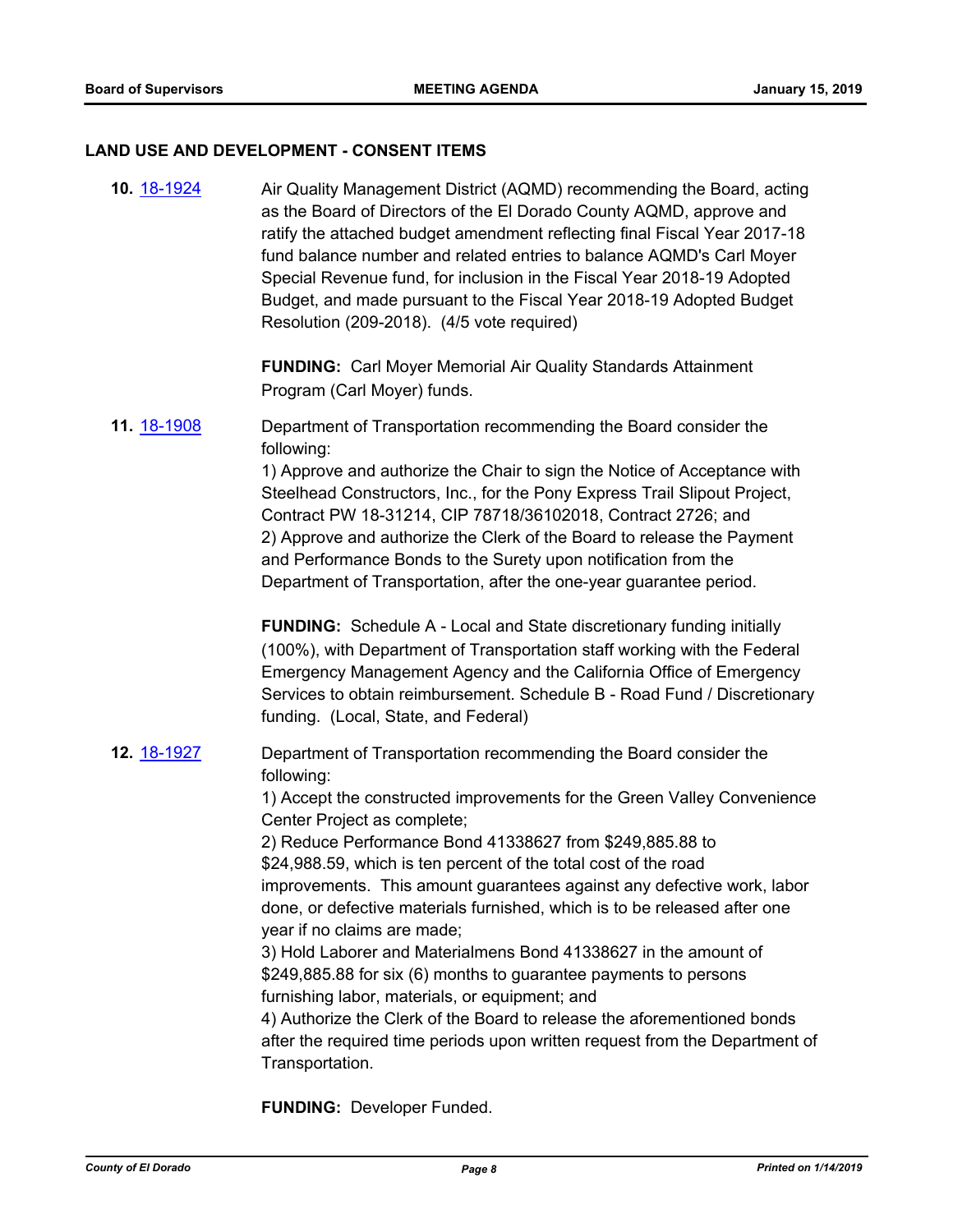**13.** [18-1928](http://eldorado.legistar.com/gateway.aspx?m=l&id=/matter.aspx?key=25278) Department of Transportation recommending the Board: 1) Accept the constructed improvements for the Shingle Springs Village Project as complete;

2) Reduce the total cash deposits (in lieu of Performance and Laborer and Materialmens Bonds) from \$2,984,473.12 to \$298,447.31, which is ten percent of the total cost of the improvements. This amount guarantees against any defective work, labor done, or defective materials furnished, which is to be released after one year if no claims are made;

3) Authorize the Community Development Services, Administration and Finance Division to release \$2,686,025.81 in cash security at this time; and

4) Authorize the Community Development Services, Administration and Finance Division to release the remaining cash deposit after the required time period upon written request from the Department of Transportation.

#### **FUNDING:** Developer Funded.

**14.** [18-1948](http://eldorado.legistar.com/gateway.aspx?m=l&id=/matter.aspx?key=25298) Department of Transportation recommending the Board consider the following:

> 1) Accept the subdivision improvements for the La Caille Estates - Phase 1 Project, TM 05-1395R as complete;

> 2) Reduce Performance Bond 1142878 from \$779,797.37 to \$77,979.74, which is ten percent of the total cost of the road improvements. This amount guarantees against any defective work, labor done, or defective materials furnished, which is to be released after one year if no claims are made;

3) Hold Laborer and Materialmens Bond 1142878 in the amount of \$389,898.69 for six (6) months to guarantee payments to persons furnishing labor, materials, or equipment; and

4) Authorize the Clerk of the Board to release the respective bonds after the required time periods upon written request from the Department of Transportation.

**FUNDING:** Developer Funded.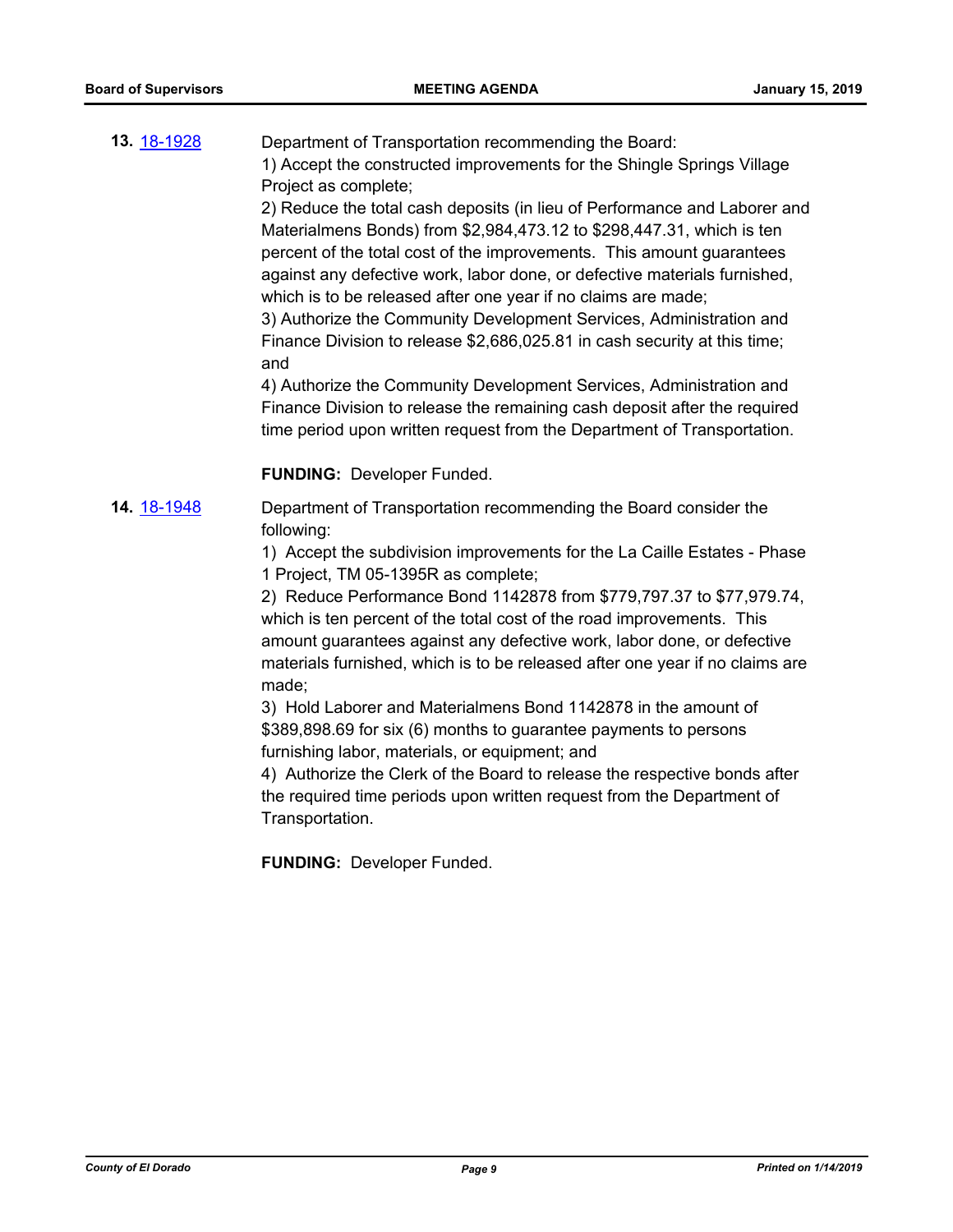| 15. 18-1962 | Department of Transportation recommending the Board:<br>1) Approve and authorize the Chair to sign a Budget Transfer in the amount<br>of \$334,324, adjusting the Fleet budget for Fiscal Year 2018/19 to<br>accommodate six (6) carryover vehicles from Fiscal Year 17/18 and five<br>(5) replacement additions;<br>2) Authorize the Purchasing Agent to utilize the State of California<br>competitively bid Contract 1-18-23-23D, 1-18-23-23B, 1-18-23-10B,<br>1-18-23-20B, 1-18-23-20D for the acquisition of nine (9) Chevrolet<br>Traverses, six (6) Chevrolet Equinox, two (2) Dodge Caravans, four (4)<br>Dodge Chargers, two (2) Chevrolet Tahoe's, five (5) Chevrolet Silverado's,<br>and three (3) Ford F-250 pickup trucks for the Department of<br>Transportation - Fleet Services Unit;<br>3) Authorize the Purchasing Agent to sign a purchase order to the awarded<br>State vendor, Elk Grove Auto/Winner Chevrolet of Elk Grove, CA. in the<br>amount of \$945,970 plus applicable delivery, fees and taxes (estimated at<br>\$49,403.37) for a one time purchase following Board approval: and<br>4) Make findings that this purchase is exempt from competitive bidding in<br>accordance with Purchasing Ordinance 3.12.16, Section D. |
|-------------|-----------------------------------------------------------------------------------------------------------------------------------------------------------------------------------------------------------------------------------------------------------------------------------------------------------------------------------------------------------------------------------------------------------------------------------------------------------------------------------------------------------------------------------------------------------------------------------------------------------------------------------------------------------------------------------------------------------------------------------------------------------------------------------------------------------------------------------------------------------------------------------------------------------------------------------------------------------------------------------------------------------------------------------------------------------------------------------------------------------------------------------------------------------------------------------------------------------------------------------------------------------|
|             | <b>FUNDING: Fleet Internal Service Fund.</b>                                                                                                                                                                                                                                                                                                                                                                                                                                                                                                                                                                                                                                                                                                                                                                                                                                                                                                                                                                                                                                                                                                                                                                                                              |
| 16. 19-0013 | Department of Transportation recommending the Board approve and<br>authorize the Clerk of the Board to reduce Performance Bond 706103S<br>pertaining to West Valley Village Unit 3C, TM 10-1500, from \$905,173.31<br>to \$329,110.75, representing 100% of the total remaining improvements.<br>This amount guarantees against any defective work, labor done, or<br>defective materials furnished.                                                                                                                                                                                                                                                                                                                                                                                                                                                                                                                                                                                                                                                                                                                                                                                                                                                      |
|             | <b>FUNDING: Developer Funded.</b>                                                                                                                                                                                                                                                                                                                                                                                                                                                                                                                                                                                                                                                                                                                                                                                                                                                                                                                                                                                                                                                                                                                                                                                                                         |
| 17. 19-0014 | Department of Transportation recommending the Board approve and<br>authorize the Clerk of the Board to reduce Performance Bond 706105S<br>pertaining to West Valley Village Unit 5C, TM 10-1501, from<br>\$1,544,497.13 to \$643,498.34, representing 100% of the total remaining<br>improvements. This amount guarantees against any defective work, labor<br>done, or defective materials furnished.                                                                                                                                                                                                                                                                                                                                                                                                                                                                                                                                                                                                                                                                                                                                                                                                                                                    |

**FUNDING:** Developer Funded.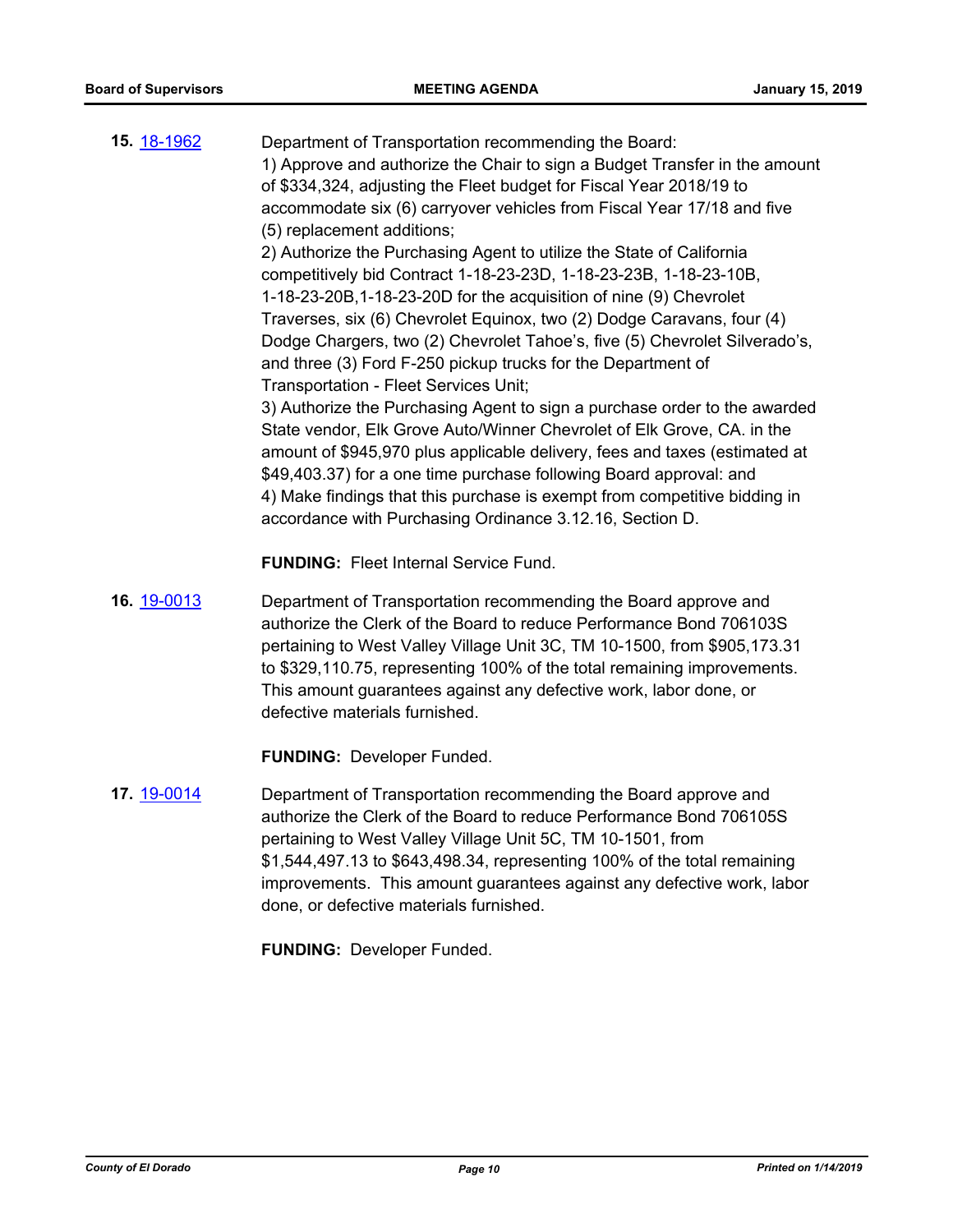**18.** [18-1958](http://eldorado.legistar.com/gateway.aspx?m=l&id=/matter.aspx?key=25308) Department of Transportation recommending the Board: 1) Adopt and authorize the Chair to sign Resolution **005-2019**, amending the Authorized Personnel Allocation Resolution 132-2018 for the Department of Transportation to delete 1.0 vacant full-time equivalent Executive Assistant position from Transportation's position allocation; and 2) Change the bargaining unit of 1.0 full-time equivalent Administrative Technician Position from GE (Local 1) to CO (Confidential).

#### **FUNDING:** NA

**19.** [19-0003](http://eldorado.legistar.com/gateway.aspx?m=l&id=/matter.aspx?key=25324) Planning and Building Department recommending the Board approve and authorize the Chair to sign the attached budget transfer form adjusting the budget for Fiscal Year 2018-19 in the amount of \$285,000 to accommodate projected expenditures for the peer review of Fiscal Impact Analyses and Public Facility Financing Plans associated with non-County Applicant-initiated projects submitted to the Planning and Building Department and allow the corresponding Project Applicant time and materials funding to be transferred to the Planning and Building Department index. (4/5 vote required)

**FUNDING:** Project Applicant Time and Materials Funding.

**20.** [19-0034](http://eldorado.legistar.com/gateway.aspx?m=l&id=/matter.aspx?key=25355) Planning and Building Department recommending the Board approve and authorize the Chair to sign a letter to the California Board of Forestry and Fire Protection appointing Tiffany Schmid, Director of the Planning and Building Department, as El Dorado County's authorized primary designee and Anne Novotny, Deputy Director of Planning, as El Dorado County's authorized secondary designee to review Timberland Conversion Permits (or equivalent) and Less Than 3 Acre Conversion Exemptions.

#### **FUNDING:** N/A

## **21.** [18-1824](http://eldorado.legistar.com/gateway.aspx?m=l&id=/matter.aspx?key=25175) Surveyor's Office recommending the Board:

1) Approve and authorize the Chair to acknowledge and accept an Irrevocable Offer of Dedication for a Pedestrian Easement; and 2) Authorize the Chair to sign the Consent To Offer Of Dedication And Acceptance Of Offer and to record the Irrevocable Offer of Dedication with the Consent attached. Authorization for recording said Offer is pursuant to Government Code Section 7050.

**FUNDING**: N/A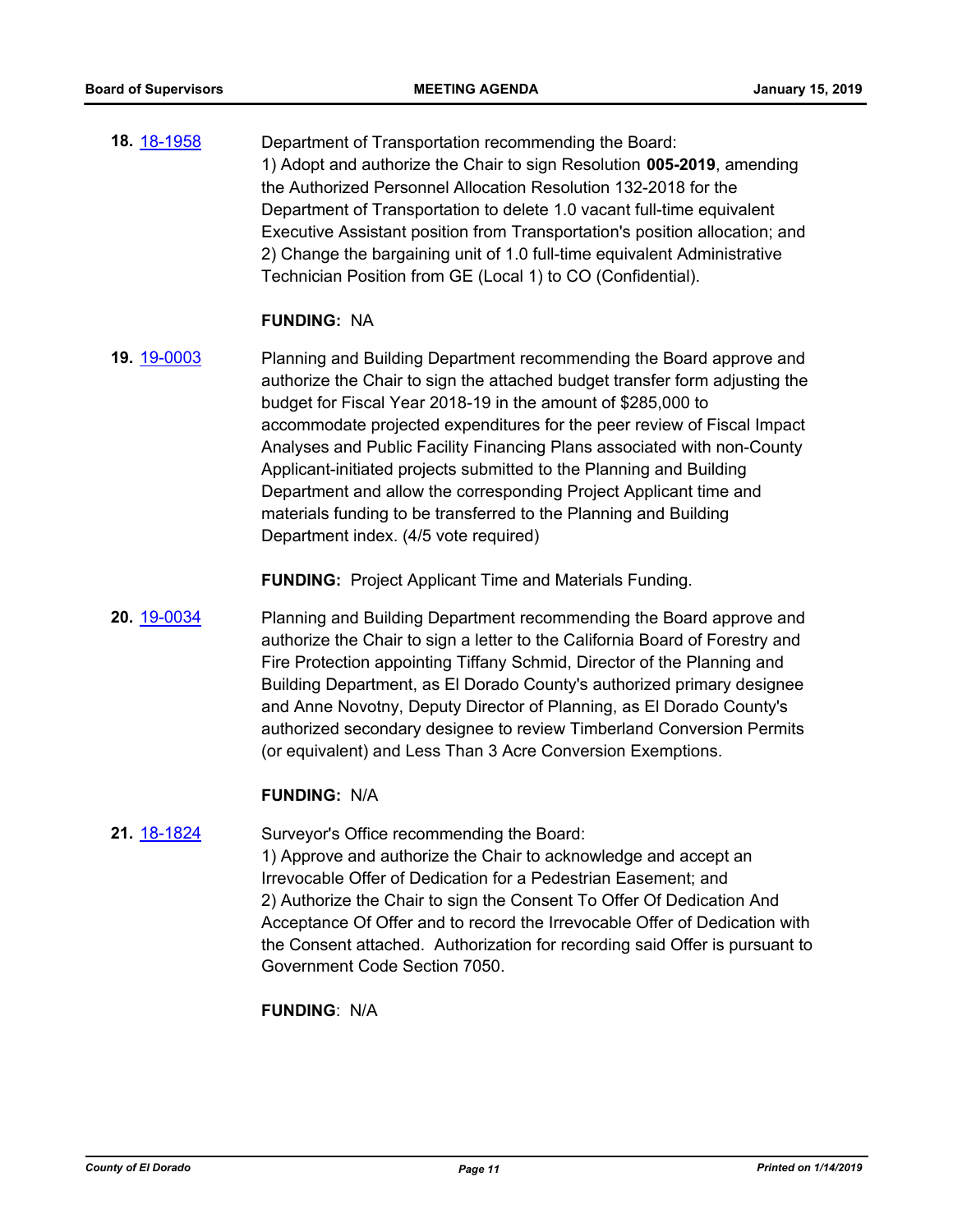#### **LAW AND JUSTICE - CONSENT ITEMS**

**22.** [18-1883](http://eldorado.legistar.com/gateway.aspx?m=l&id=/matter.aspx?key=25233) Sheriff's Office recommending the Board adopt and authorize the Chair to sign Resolution **004-2019**, amending the Authorized Personnel Allocation Resolution 132-2018, thereby deleting the current vacant 1.0 full time equivalent (FTE) Community Services Officer allocation and adding 1.0 FTE Sheriff's Technician I/II, effective January 15, 2019 to better meet the demands of the Sheriff's Office.

**FUNDING:** General Fund.

**END CONSENT CALENDAR**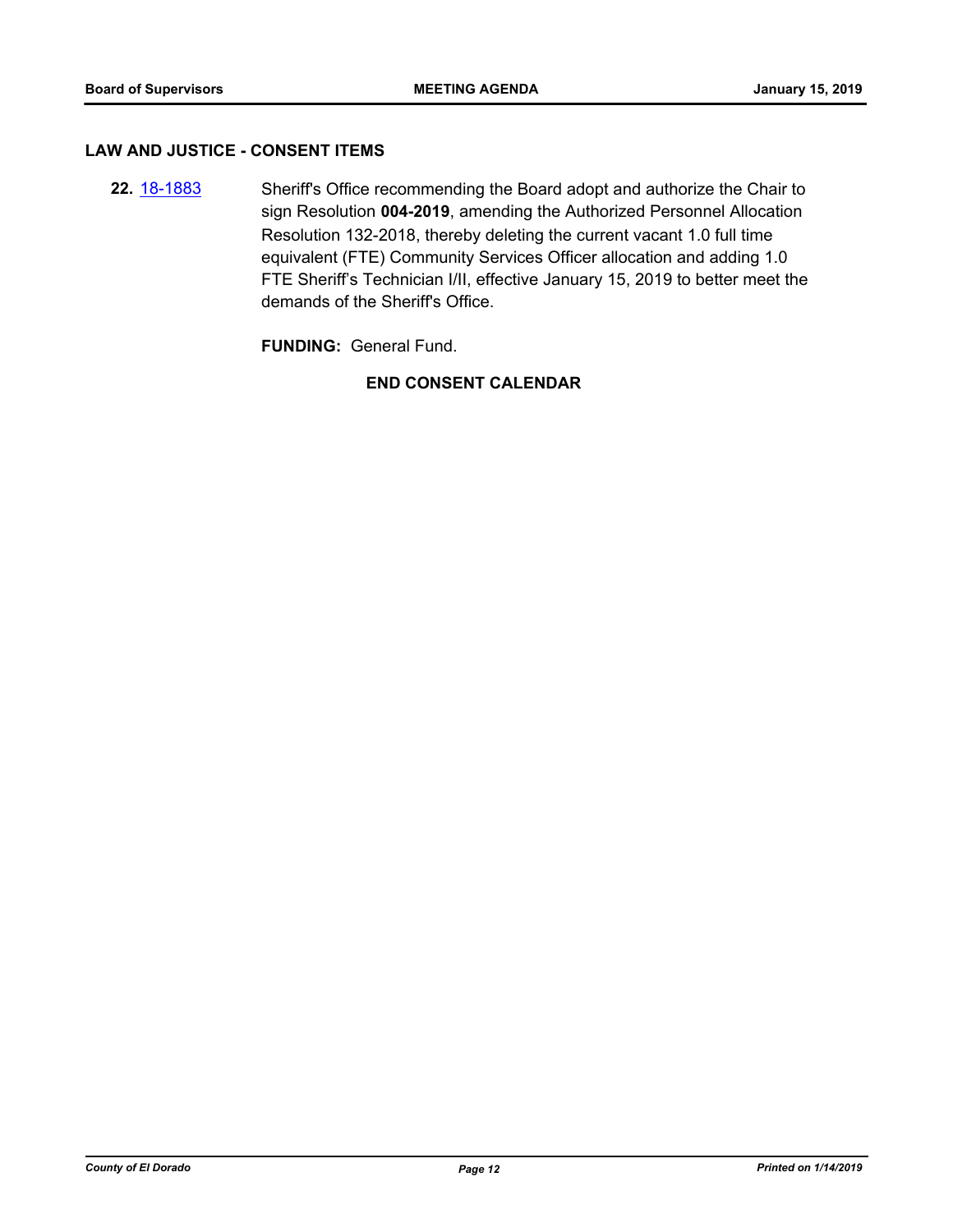#### **DEPARTMENT MATTERS (Items in this category may be called at any time)**

**23.** [19-0065](http://eldorado.legistar.com/gateway.aspx?m=l&id=/matter.aspx?key=25386) Chief Administrative Officer recommending the Board appoint one additional Supervisor to the ad hoc advisory committee for the City of Placerville's two-by-two. (Est. Time: 5 Min.)

#### **FUNDING:** N/A

**24.** [19-0082](http://eldorado.legistar.com/gateway.aspx?m=l&id=/matter.aspx?key=25403) Clerk of the Board recommending the Board appoint one Board member as the El Dorado County representative to the State of California Tree Mortality Task Force. (Est. Time: 5 Min.)

#### **FUNDING:** N/A

**25.** [18-1898](http://eldorado.legistar.com/gateway.aspx?m=l&id=/matter.aspx?key=25248) Health and Human Services Agency (HHSA) recommending the Board: 1) Provide conceptual approval for HHSA to take planning steps to cede to the State the Low Income Weatherization Program and Emergency Heating and Cooling Services from the Low Income Home Energy Assistance Program; and 2) Provide direction to HHSA regarding recommended next steps. (Est. Time: 10 Min.)

> **FUNDING:** Annual funding contract through California Department of Community Services and Development .

**26.** [19-0050](http://eldorado.legistar.com/gateway.aspx?m=l&id=/matter.aspx?key=25371) Department of Transportation and Chief Administrative Office, Parks Division, recommending the Board provide direction on the following property requests by the Department of Transportation for County owned property located at/near Bass Lake and Bass Lake Road in El Dorado Hills identified as Assessors Parcel Number 115-400-02 approximately 41 acre parcel:

> 1) Department of Transportation requests a 100 ft. strip of land to connect Bass Lake Road to Silver Spring Parkway; and

2) Department of Transportation requests 1 acre for a maintenance yard for the western part of the County. (Est. Time: 10 Min.)

#### **FUNDING:** N/A

**27.** [19-0066](http://eldorado.legistar.com/gateway.aspx?m=l&id=/matter.aspx?key=25387) Chief Administrative Office recommending the Board receive informational presentations from the listed Departments as part of the preparation for the Fiscal Year 2019-20 Budget development process:

1) Chief Administrative Office - Central Services; and

2) Information Technologies. (Est. Time: 20 Min.)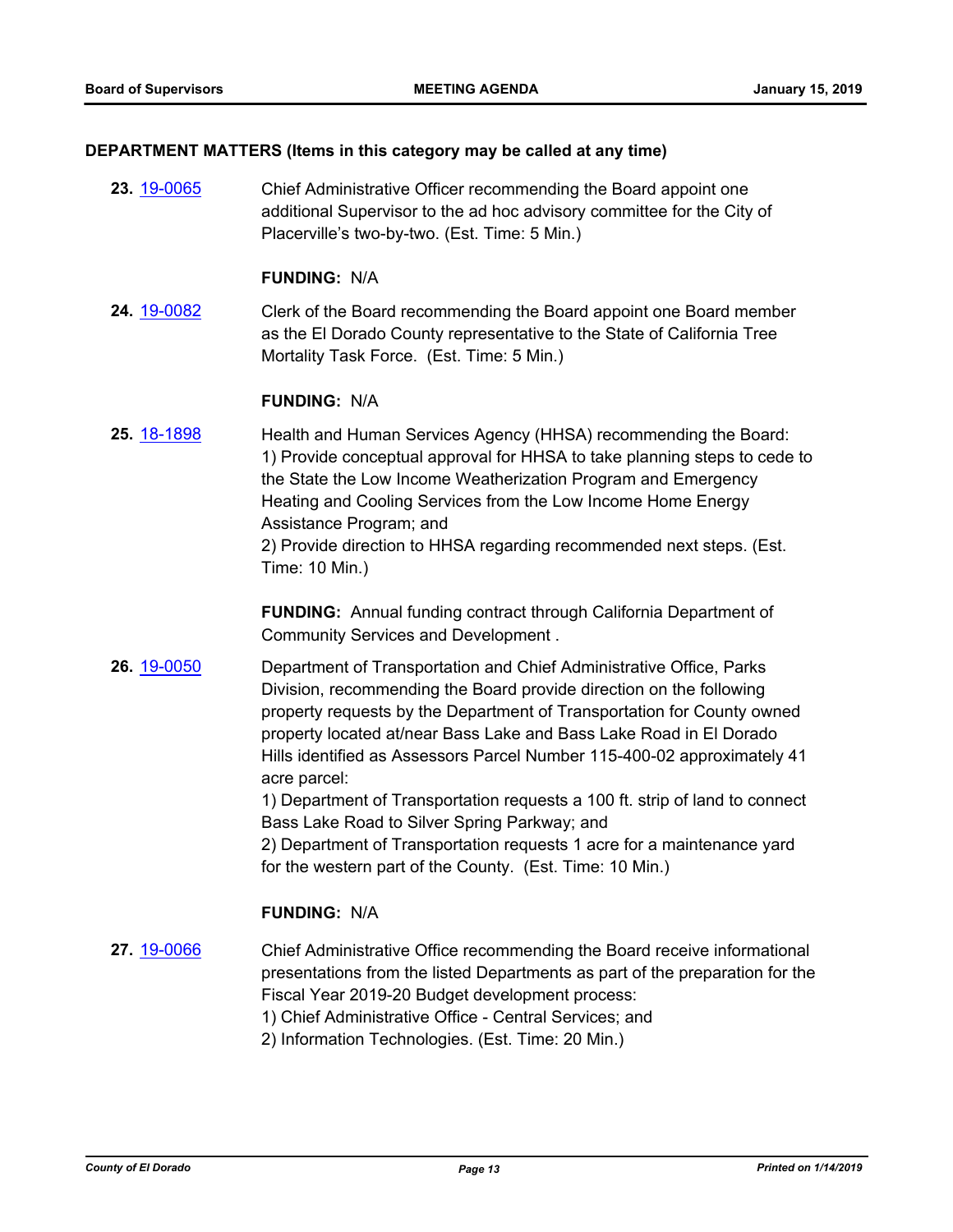#### **10:00 A.M. - TIME ALLOCATION**

- **28.** [19-0084](http://eldorado.legistar.com/gateway.aspx?m=l&id=/matter.aspx?key=25405) Supervisor Veerkamp recommending the Board authorize the signature of all five board members on a Certificate of Recognition for Chief Michael Hardy to congratulate him on his retirement from El Dorado County Fire Protection District after 37 years in the firefighter profession and thanks for his service to the residents of El Dorado County since 1991. (Est. Time: 5 Min.)
- **29.** [18-1848](http://eldorado.legistar.com/gateway.aspx?m=l&id=/matter.aspx?key=25198) HEARING To consider a request by the Capital SouthEast Connector Joint Powers Authority appealing the Planning Commission's September 27, 2018 approval of Conditional Use Permit CUP18-0005/Quantum Care Place to allow for the construction and operation of an approximately 60,400 square foot senior assisted living facility and an approximately 4,000 square foot medical office building on property identified by Assessor's Parcel Number 117-490-01, consisting of 4.11 acres, in the Carson Creek Specific Plan Area of El Dorado Hills area. (Supervisorial District 1) (Cont. 12/4/18, Item 32) (Est. Time: 5 Min.)

#### **Appellant has withdrawn the appeal.**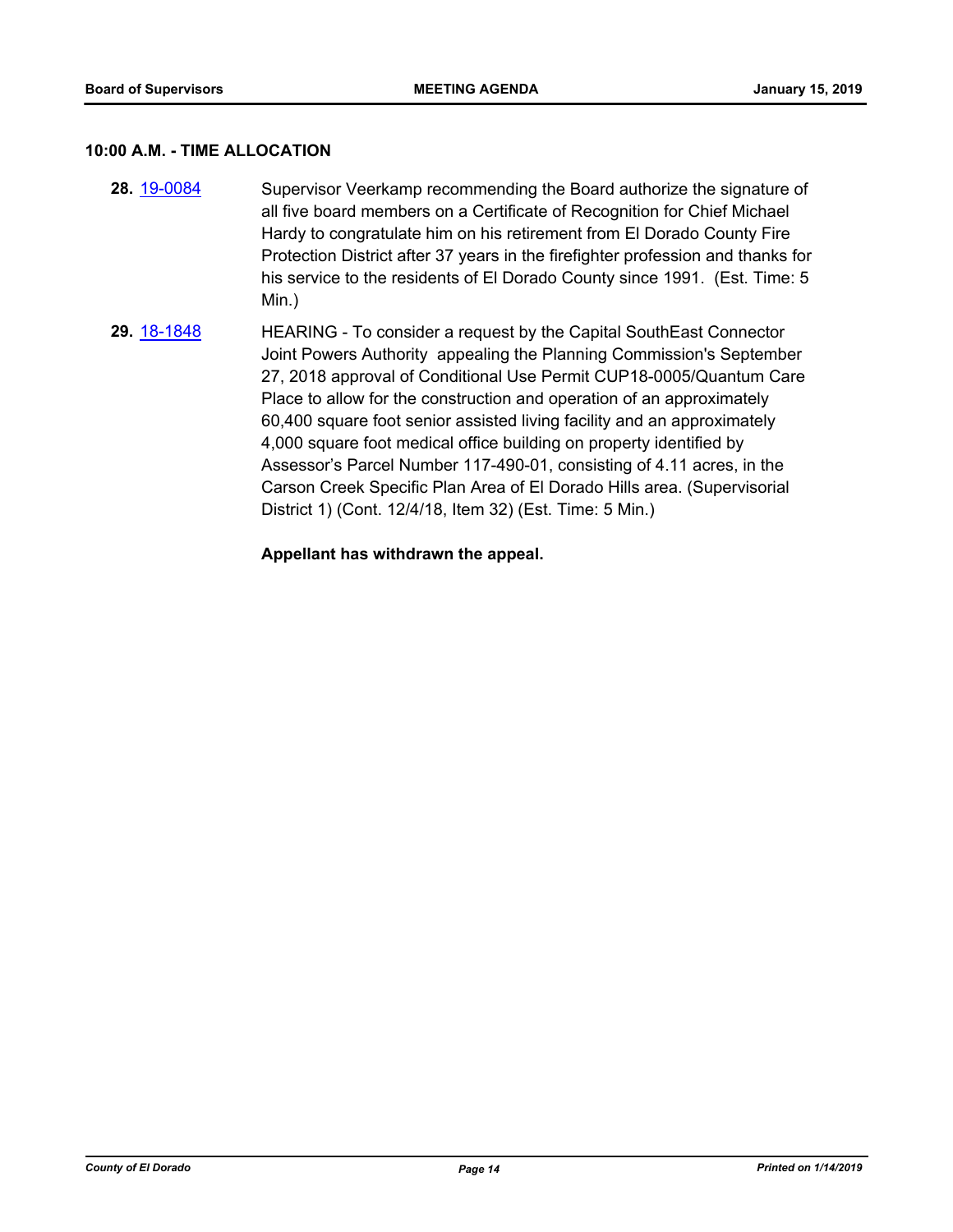### **1:00 P.M. - TIME ALLOCATION**

| <b>30 19-0073</b> | Supervisor Novasel recommending the Board receive a presentation from    |
|-------------------|--------------------------------------------------------------------------|
|                   | Tom Tinsley, Unit Forester for Amador-El Dorado Unit of CAL FIRE on Fire |
|                   | Prevention Activities in El Dorado County. (Est. Time: 45 Min.)          |

**31.** [19-0038](http://eldorado.legistar.com/gateway.aspx?m=l&id=/matter.aspx?key=25359) Ad hoc Code Enforcement Advisory Committee recommending the Board receive and file an update on the committee's work to date and future plans in regards to vegetation management. (Est. Time: 45 Min.)

#### **ITEMS TO/FROM SUPERVISORS**

#### **CAO UPDATE**

**ADJOURNMENT**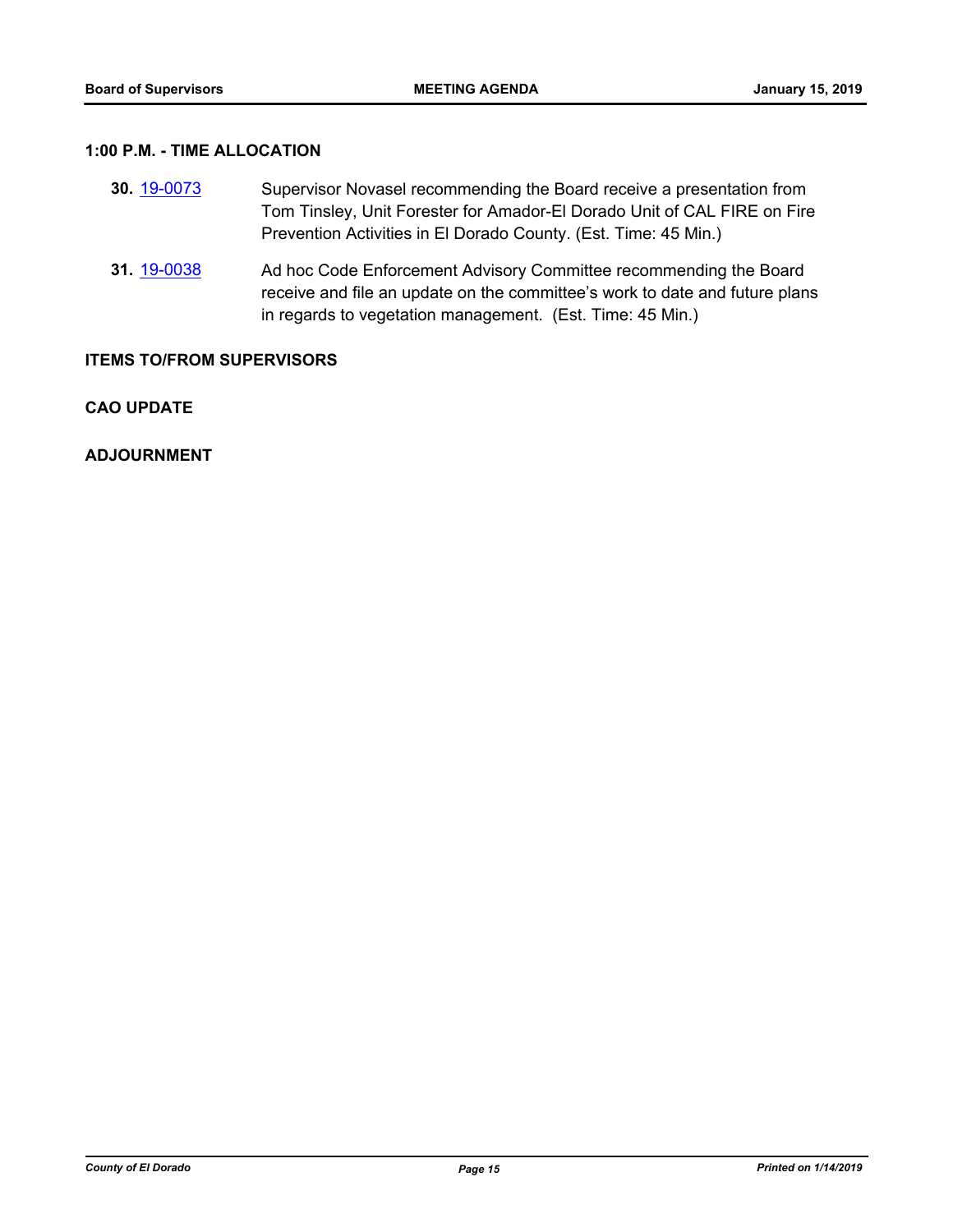#### **CLOSED SESSION**

- **32.** [18-1953](http://eldorado.legistar.com/gateway.aspx?m=l&id=/matter.aspx?key=25303) **Pursuant to Government Code Section 54957.6 Conference with Labor Negotiator**: County Negotiator: Director of Human Resources and/or designee. Employee organization: Operating Engineers Local 3 representing employees in the Trades & Crafts and Corrections Bargaining Units; Deputy Sheriffs Association representing employees in the Law Enforcement Unit; and El Dorado County Managers' Association. (Est. Time: 30 Min.)
- **33.** [19-0075](http://eldorado.legistar.com/gateway.aspx?m=l&id=/matter.aspx?key=25396) **Conference with Legal Counsel Significant Exposure to Litigation** pursuant to Government Code Section 54956.9(d)(2). Number of potential cases: (1). (Est. Time: 15 Min.)
- **34.** [19-0083](http://eldorado.legistar.com/gateway.aspx?m=l&id=/matter.aspx?key=25404) **Conference with Legal Counsel Significant Exposure to Litigation** pursuant to Government Code Section 54956.9(d)(2). Number of potential cases: (1). (Est. Time: 5 Min.)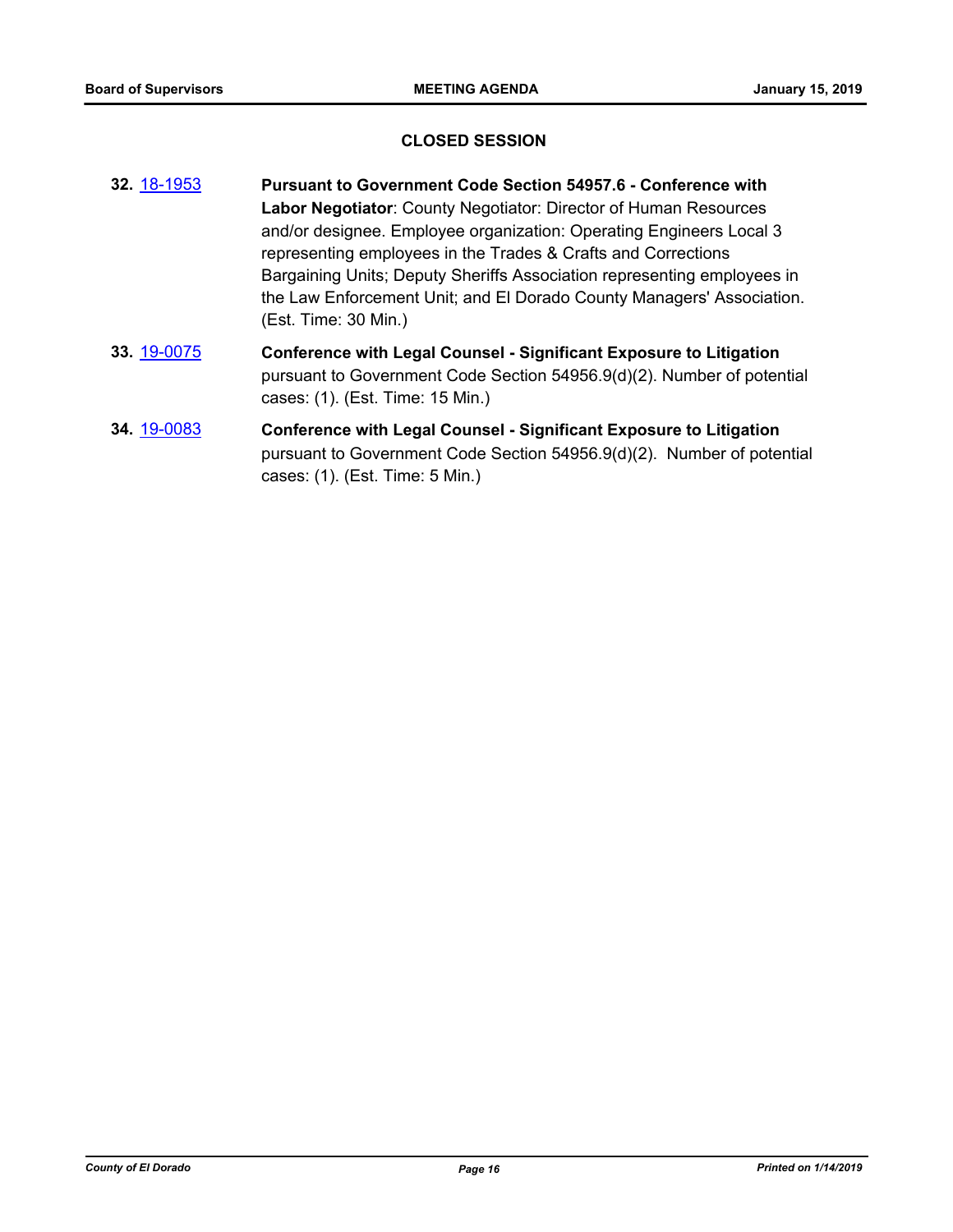On August 19, 2003, the Board adopted the following protocol: It is a requirement that all speakers, County staff and the public, when approaching the podium to make a visual presentation to the Board of Supervisors, must provide the Clerk with the appropriate number of hard copies of the presentation for Board members and the audience.